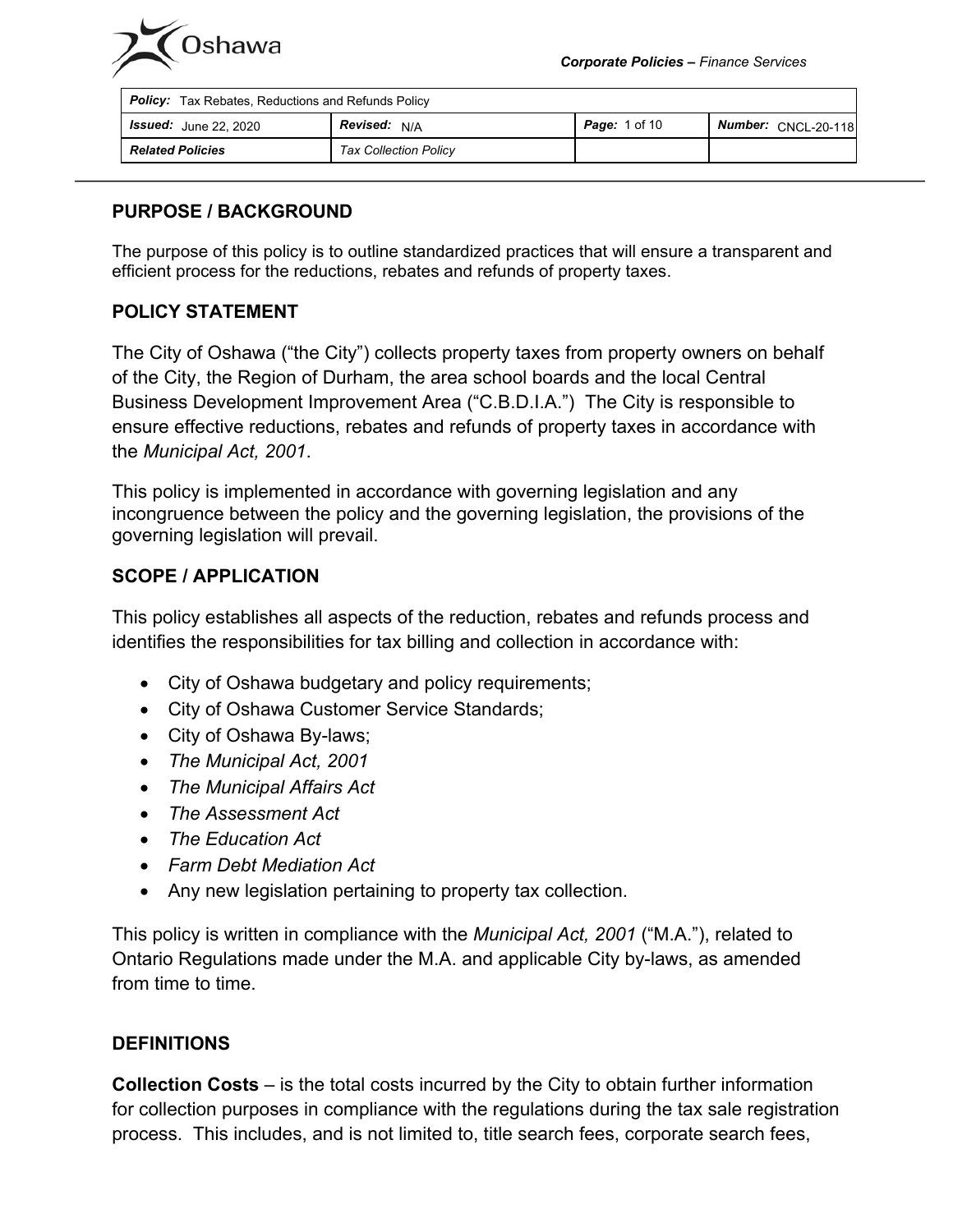| <b>S</b> sued:<br><b>Revised:</b> | Page<br>2 of 10 | Number: |
|-----------------------------------|-----------------|---------|
|-----------------------------------|-----------------|---------|

registered mail, administrative charges, legal costs, registration fees, tax sale administration fees and the like.

**Due Date** – is the date that the property tax bill (interim, final and supplementary) installments are due to be paid to the City.

**Extension Agreement** – is an agreement between the City and the ratepayer (or party of interest) to extend the period of time in which the cancellation price is to expire. This agreement freezes the tax sale registration ("T.S.R.") process. An extension agreement outlines the details of the payment plan set in place to remit payments on the T.S.R. file in order to clear the balance owing. This type of agreement becomes void if one payment is missed, and the T.S.R. file continues from the point where the agreement was frozen in the tax sale process.

**Interest** – is the amount added to the unpaid levies from prior years in accordance with M.A. (S. 345).

**Municipal Property Assessment Corporation ("M.P.A.C.") –** is responsible for accurately assessing and classifying properties in Ontario in compliance with the *Assessment Act* and regulations set by the Government of Ontario.

**Low Income Homeowner with a Disability –** is a property owner that receives support under the Ontario Disability Support Program (O.D.S.P.).

**Low Income Senior –** is a property owner that is 65 years of age prior to December 31<sup>st</sup> of the applicable year and receives the Guaranteed Income Supplement (G.I.S.) from Canada Revenue Agency.

**Penalties** – are the amount added to the unpaid levies from current year in accordance with M.A. (S. 345).

**Property Taxes** – are the total amount of levies calculated for City, Region and School Board purposes and includes all amounts added to the tax roll as permitted by the *Municipal Act, 2001*. Property taxes are calculated based on the current value assessment ("C.V.A.") determined by M.P.A.C. multiplied by the tax rate as determined by the City, Regional Council and the Minister of Finance in relation to education.

**Tax Arrears** – are the unpaid property taxes after the due date has passed.

## **RESPONSIBILITIES**

The Commissioner of Finance Services, Director of Finance Services, Manager of Taxation Services and Taxation Services staff are responsible to ensure that the property tax collection processes outlined in this policy are adhered to as well as all the applicable legislation. The Commissioner, Finance Services has been appointed as the Treasurer of the City of Oshawa and thereby authorized specific duties of the treasurer as outlined in the *Municipal Act*, 2001, as amended.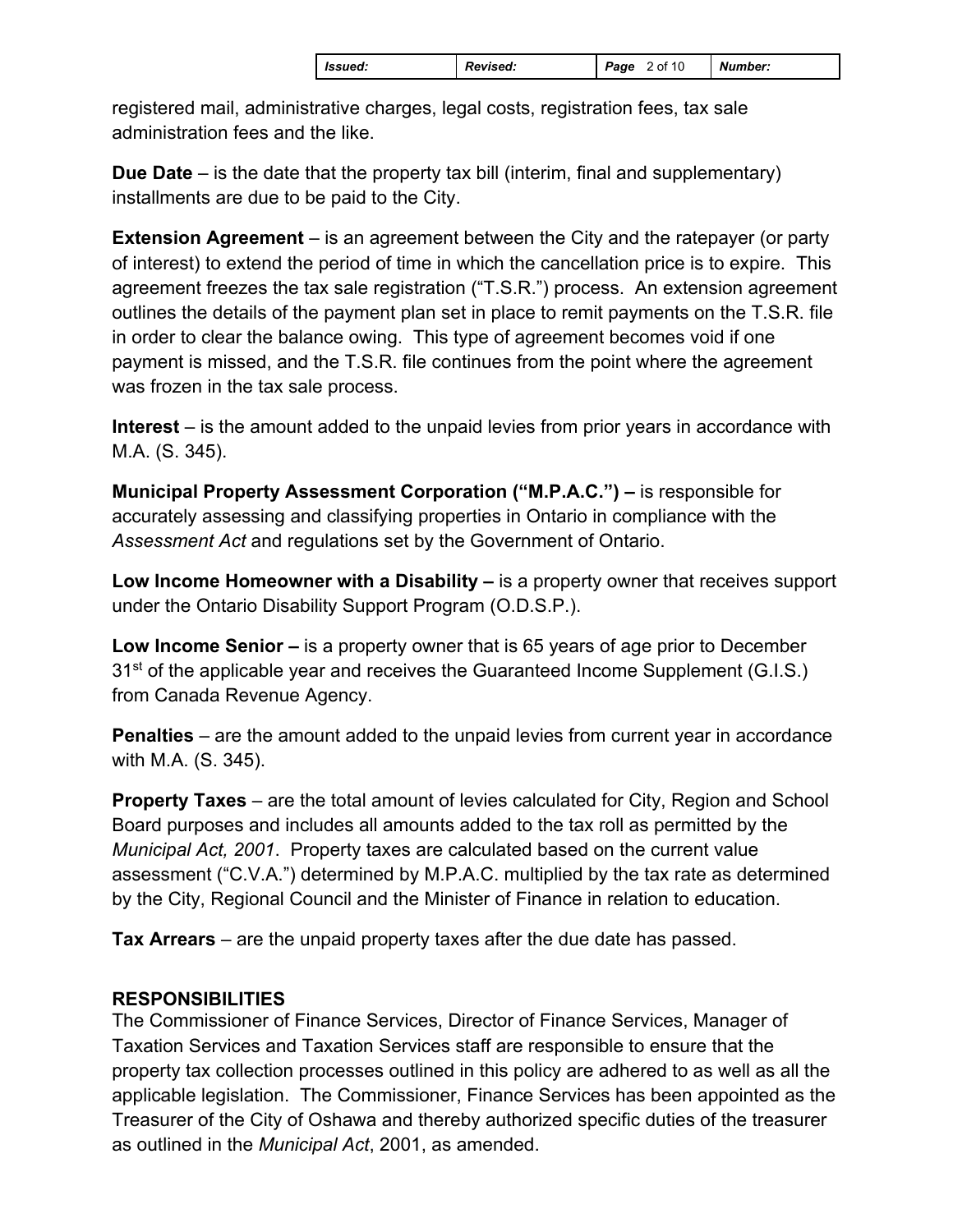| Revised:<br>l Issued: | Page<br>3 of 10 | Number: |
|-----------------------|-----------------|---------|
|-----------------------|-----------------|---------|

The Manager of Taxation Services is responsible for:

- Ensuring this policy remains in compliance with legislation;
- Ensuring City staff are in compliance with this policy;
- Assessing overdue property tax accounts regularly to ensure tax collection processes are performed in accordance with this policy;
- Ensuring, where appropriate, that the Current Value Assessment as determined by MPAC is correct.

The property owner is responsible for:

- Ensuring the current value assessment as determined by M.P.A.C. is correct
- Ensuring the mailing address is correct
- Ensuring the levies are paid by the due dates
- Ensuring the other assessment roll content is correct with M.P.A.C. (ie: tenants, acreage, realty tax class, etc…)

# **PRACTICE / PROCEDURES**

## Property Tax Rebates and Reductions

## **Tax Relief for Low Income Seniors – M.A. (S. 319)**

This is a property tax relief program available to low income senior property owners that submit the application prior to the deadline each year. The deadline to submit an application for this rebate is April 30 of the year following the year of application. This program provides an annual rebate amount to be applied to the property tax account reducing the tax liability for the property owner. The rebate amount is currently \$535 as determined by Council through FIN-17-94. The eligibility criteria is:

- Applicant must own the property for a minimum of 1 year prior to December 31st;
- Applicant must be 65 years of age prior to December 31 of current year;
- Applicant must receive the Guaranteed Income Supplement (G.I.S.) proof must be attached to application;
- Application must be received by Taxation Services prior to deadline;
- Only one applicant will be accepted per property;
- Only one application will be accepted per applicant per year.

## **Tax Relief for Low Income Persons with Disabilities – M.A. (S.319)**

This is a property tax relief program available to low income disabled property owners that submit the application prior to the deadline each year. The deadline to submit an application for this rebate is April 30 of the year following the year of application. This program provides an annual rebate amount to the property tax account reducing the tax liability for the property owner. The rebate amount is currently \$535 as determined by Council through FIN-17-94. The eligibility criteria is:

- Applicant must own the property for a minimum of 1 year prior to December  $31^{st}$ ;
- Applicant must receive Ontario Disability Support Program (O.D.S.P.) proof must be attached to application;
- Application must be received by Taxation Services prior to deadline;
- Only one applicant will be accepted per property;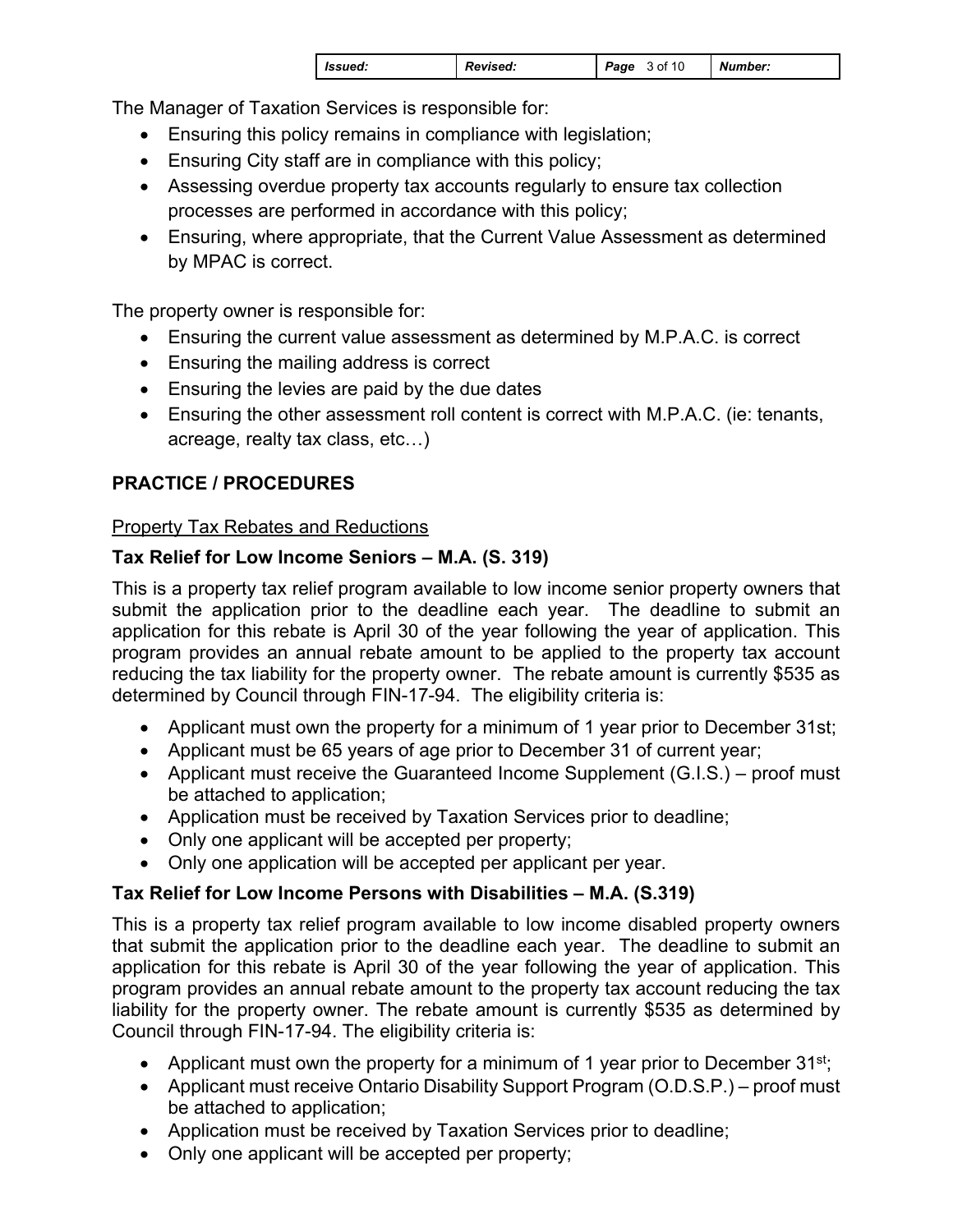| <i>Issued:</i> | <b>Revised:</b> | 4 of 10<br>Page | Number: |
|----------------|-----------------|-----------------|---------|
|----------------|-----------------|-----------------|---------|

Only one application will be accepted per applicant per year.

# **Registered Charity Rebate – M.A. (S. 361)**

This is a property tax rebate program available to registered charitable organizations occupying commercial or industrial classes within the City. The deadline to submit an application for this rebate is the last business day in February of the year following the year of application. This program provides an annual minimum tax rebate of 40% of the property taxes applicable to the tax liability for the space occupied by the charitable organization. The eligibility criteria is:

- Applicant must own the property or be a tenant of the property (where the applicant is the tenant - property taxes paid by tenant document must be provided);
- Applicant must provide the Charity Registration Number issued by the Canada Revenue Agency;
- Application must be receive by Taxation Service prior to deadline.

# **Tax Reduction for Heritage Properties – M.A. (S. 365.2)**

This program provides a property tax rebate of 40% of the City and Education portion of the levies on all designated heritage properties that meet a specific criteria. The Region of Durham does not participate in this rebate program at this time. The intent of this program is to encourage the preservation of historical buildings. A Heritage Easement Agreement is required to be entered into with the property owner. The program is designed to operate as a tax rebate and only applies to structures that are eligible heritage property, and the surrounding lands used in connection with those structures. An eligible heritage property would be one that is:

- Designated under Part IV or Part V of the *Ontario Heritage Act*;
- Subject to a Heritage Easement Agreement under section 22 or 37 of the *Ontario Heritage Act* or an agreement with the City of Oshawa respecting preservation and maintenance of the "heritage attributes" of the property;
- Compliant with any additional eligibility criteria set out in the City of Oshawa Heritage Property Tax Reduction by-law.

Applications are received between January  $1<sup>st</sup>$  and the last day of February in the year following the subject tax year. Applicants are requested to contact city staff four to six months in advance of application submission in order to request the creation of the Heritage Easement Agreement for their property. There is a fee for registering the associated Heritage Easement Agreement on title and there is a minimum tax reduction amount. For further details, please refer to the Heritage Property Tax Reduction Program Information Brochure available on the City of Oshawa website (https://www.oshawa.ca/things-to-do/heritage-tax-reduction.asp? mid =235).

# **Veterans Rebate – A.A. (S. 6.1)**

The *Assessment Act* section 6.1 provides that land that is used and occupied as a memorial home, clubhouse or athletic grounds by persons who served in the armed forces of His or Her Majesty or an ally of His or Her Majesty in any war is exempted from taxation in the circumstances and to the extent described in this section. The City of Oshawa has passed a by-law exempting such Veteran's Associations from taxation for its purposes on such conditions as may be set out in the by-laws.

The eligible Veteran Associations are to meet the eligibility criteria and apply every ten years for the exemption period. This rebate does not apply to the education levies.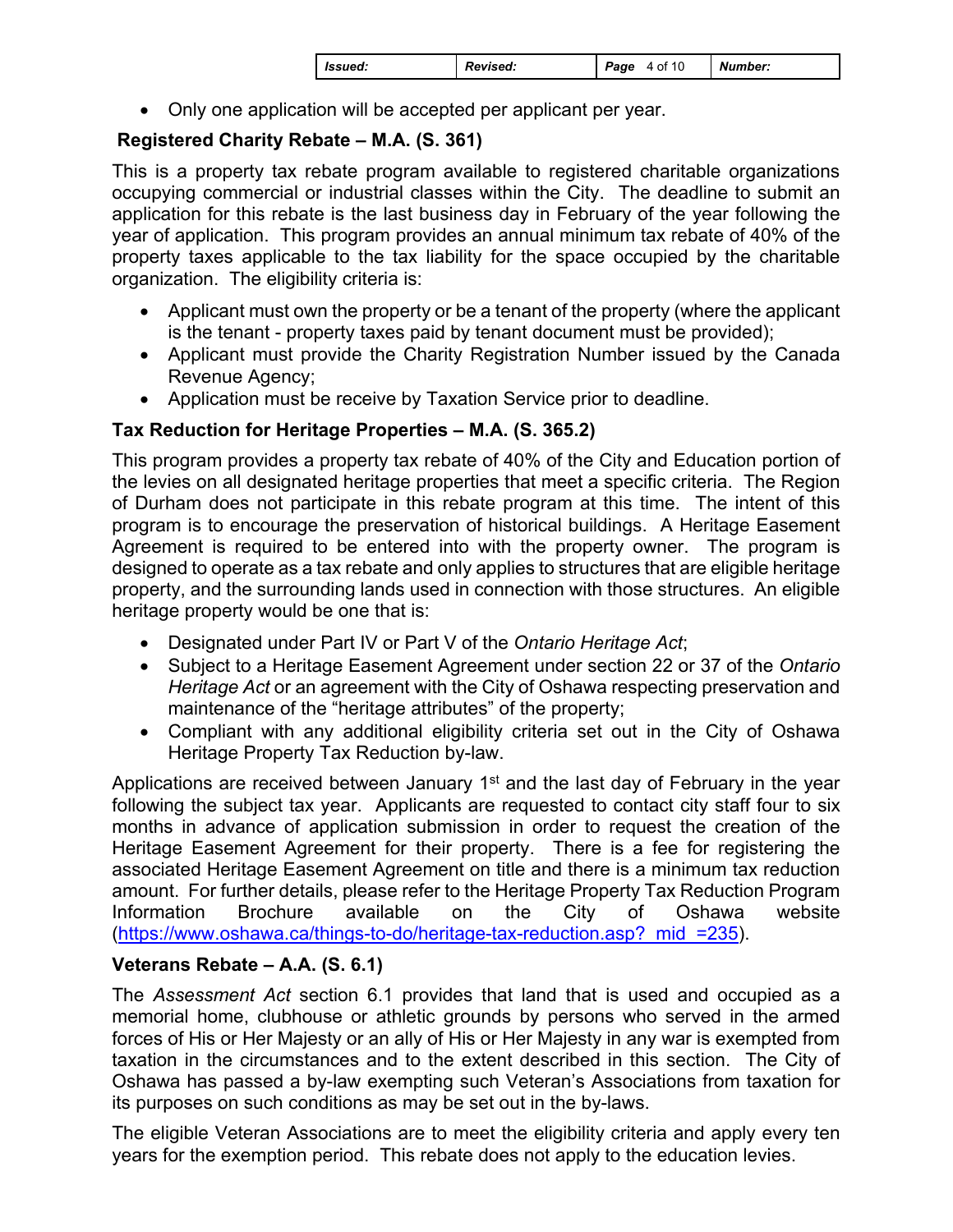Royal Canadian Legion Branches have become fully exempt in 2019.

## **Unduly burdensome Tax Relief – M.A. (S.365) & Extreme Poverty – M.A. (S. 357 (1) (d.1)**

The City of Oshawa has the option of establishing a program to provide tax relief to property owners in the residential and farm classes with claims that their property taxes are "unduly burdensome". The program intention is to provide temporary relief to eligible applicants of single family residential homes within the program criteria determined Current Value Assessment cap. Specific consideration and eligibility criteria will be reviewed by Taxation Services in accordance with the established Tax Relief Procedures as outlined in the Tax Relief Program. To be eligible for the one-time tax relief the property owner must satisfy the conditions described in the categories of the Tax Relief Program procedures.

## **Rental Reductions**

The Residential Tenancies Act provides that when a rental building of seven units or more has a reduction of 2.49%, the reduction is passed down to the tenants in the form of lowering their rent. The role of Taxation Services in this legislation is to provide the property owners that own such rental units the annual notice of the lower taxes. The property owners would then pass down the savings in the form of a rent reduction to their tenants. Further details on this tax reduction can be found at https://www.ontario.ca/page/home[and-community#rental-housing.](https://www.ontario.ca/page/home-and-community#rental-housing)

### **Property Tax Deferral for Low Income Seniors / Low Income Persons with Disabilities – M.A. (S. 319)**

This is a property tax deferral program for the purposes of relieving financial hardship by providing for deferrals or other relief in respect of all or part of a tax increase for 1998 and subsequent years on property in the residential/farm class. This is for persons assessed as owners who are, or whose spouses are low income seniors as defined in the by-law; or low income person with disabilities as defined in the by-law.

The Regional reassessment deferral program eligibility criteria states that the applicant must be 65 years or older and must get the Federal Guaranteed Income Supplement. It is also available to low-income persons with a disability who are eligible for the Ontario Disability Support Program (ODSP). Under this program, eligible residential homeowners may be able to defer annual reassessment related tax increases, in excess of five percent or \$100, on their personal residence.

Under this program, full payment of the deferral will be due to the City upon ownership transfer.

## **Tax Incentive Programs**

There are provincial programs that assist property owners by reducing property taxes. These are not administered by the City of Oshawa. In order to qualify for the reductions, property owners must satisfy the specific criteria as outlined by the Provincial Ministry, Agency or Association.

# **Conservation Land Tax Incentive Program (CLTIP)**

If a property owner owns land identified by the Ministry of Natural Resources as eligible for the Conservation Land Tax Incentive Program they are eligible for a property tax exemption for the area of land that has been declared as conservation land.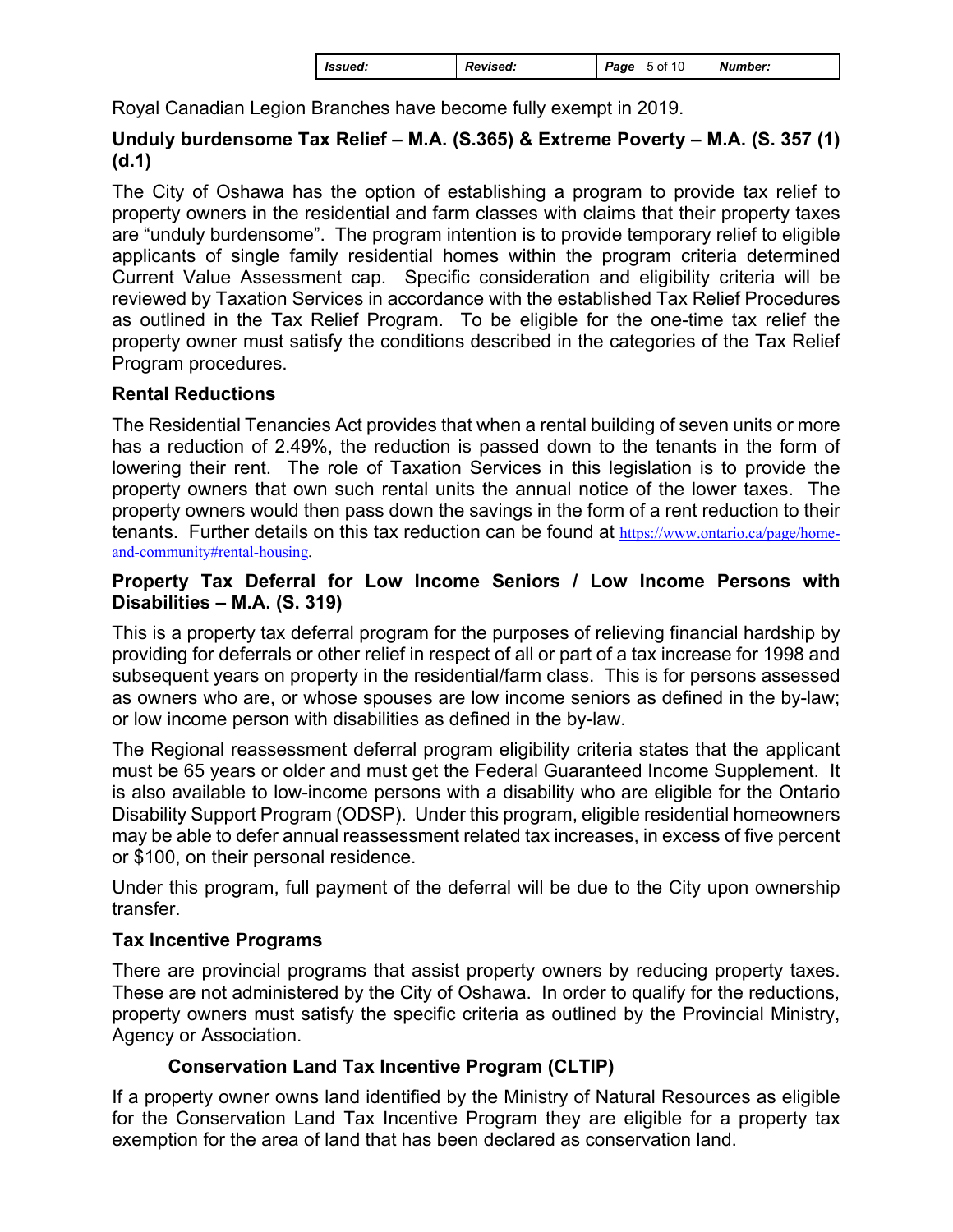|  | <i>Issued:</i> | <b>Revised:</b> | Page | 6 of 10 | Number: |
|--|----------------|-----------------|------|---------|---------|
|--|----------------|-----------------|------|---------|---------|

In order to qualify, the Ministry of Natural Resources must identify the land as being or having a component of a provincially significant natural feature. The exception is lands identified as "escarpment natural area" by the Niagara Escarpment Commission and found in the Niagara Escarpment Plan.

Provincially Significant Land is identified in this program as:

- Provincially significant wetland;
- Provincially significant area of natural and scientific interest;
- Land designated as escarpment natural area in the Niagara escarpment plan;
- Habitat of endangered species;
- Community conservation lands, being at least  $\frac{1}{2}$  acre in size.

program is voluntary and the application must be submitted prior to the required deadline. www.mnr.gov.on.ca/mnr/cltip/other.html An application is sent by the Ministry of Natural Resources to the property owner at the same time each year on lands that have been identified as conservation lands. The Further details can be found on the Ministry of Natural Resources website

## **The Farm Property Class Program**

Farm properties that satisfy the eligibility requirements are taxed at the Farm Property Class tax rate which is between 1% to a maximum of 25% of the residential property tax class rate. This is based on the annual approved tax rate for the residential tax class as decided by Council. The farm residence and one acre of land surrounding it will continue to be taxed as part of the residential class.

Eligible Farm Property Class tax rate criteria are that the property must be assessed as farmland. This is determined by the Municipal Property Assessment Corporation (M.P.A.C.). The property must also be used as part of a farming operation generating Gross Farm Income of at least \$7,000 per annum as reported to the Canada Revenue Agency (C.R.A.) for income tax purposes. There are other ownership criteria that should also be consulted when considering the Farm Property Class. The Farm business operating on the property must have a valid Farm Business Registration number and must register annually with AGRICORP. Continued eligibility for the farm property tax class tax rate requires the yearly renewal of the Farm Business Registration Number.

All property owners are responsible for informing the Ontario Ministry of Agriculture, Food and Rural Affaires (O.M.A.F.R.A.) immediately of any changes related to the eligibility status of the property.

For more information concerning the farm property class, property owners should contact O.M.A.F.R.A. For more information concerning the Farm Business Registration, property owners should contact AGRICORP (www.omafra.gov.on.ca/english/policy/ftaxfacts.htm).

## **Ontario Managed Forest Tax Incentive Program (MFTIP)**

 properties in the residential class. This program is a voluntary program available to land owners who own four hectares or more of forest land, and who agree to prepare and follow a Managed Forest Plan for their property. Under the Managed Forest Tax Incentive Program the property is reassessed and classified as Managed Forest and taxed at 25% of the municipal tax rate set for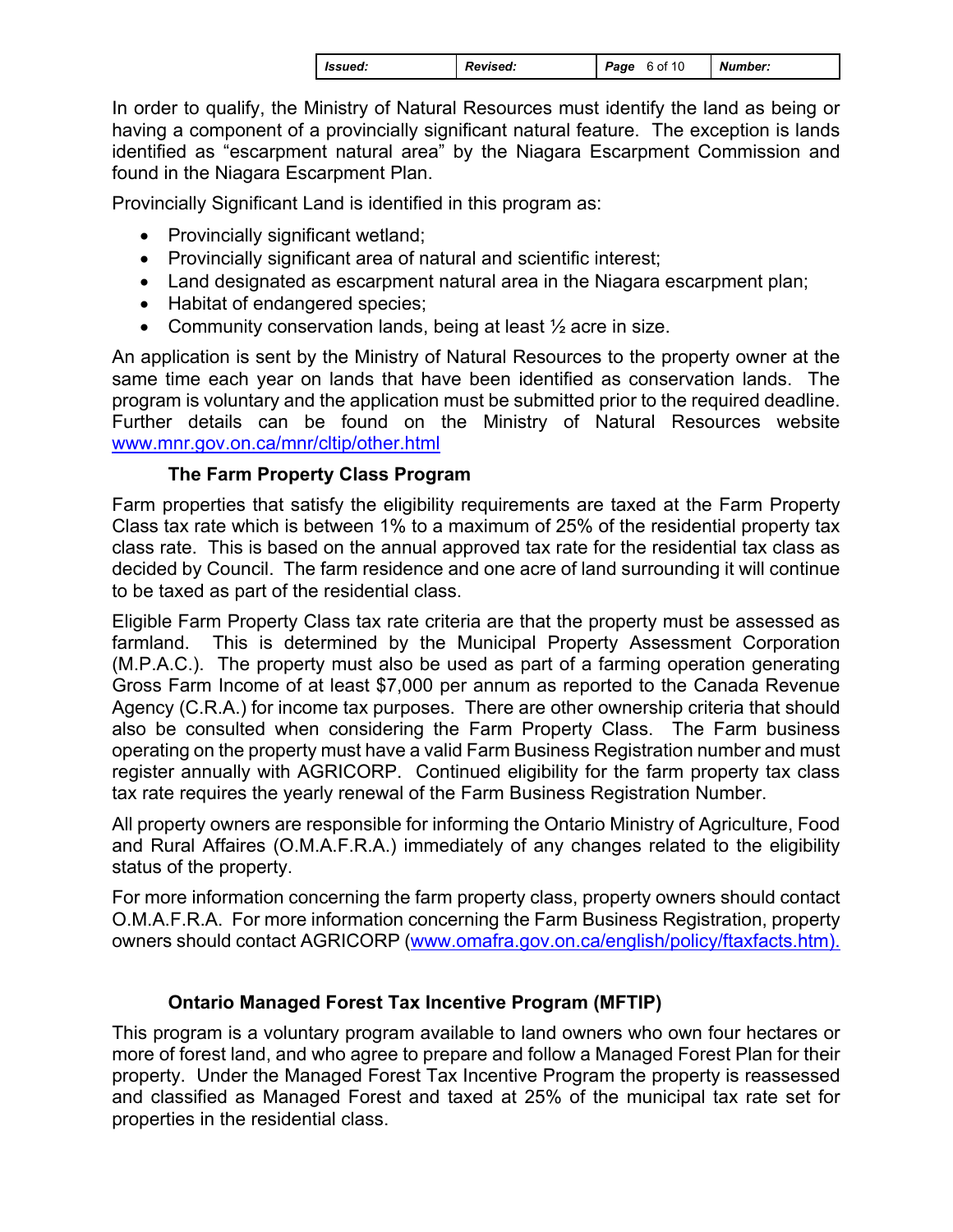| <i>Issued:</i> | <b>Revised:</b> | of 10<br>Page | Number: |
|----------------|-----------------|---------------|---------|
|----------------|-----------------|---------------|---------|

Properties owners who wish to participate must agree to certain conditions including preparing and following their Managed Forest Plan for their forest. The Ontario Woodlot Association and the Ontario Forestry Association are partners in the delivery of this program and handle most of the public inquiries and program administration. For more information concerning the Ontario Managed Forest Tax Incentive Program, property owners should contact the Ministry of Natural Resources and Forestry or visit the website (https://www.ontario.ca/page/managed-forest-tax-incentive-program).

## **Municipal Application for Adjustment of Taxes - M.A. (S. 357)**

This is a municipal application for adjustment of property taxes and provides for the City of Oshawa to accept applications for cancellation or reduction of property taxes under certain eligibility criteria. The eligibility criteria is clearly outlined in the *Municipal Act*, 2001 as amended. Taxation Services will assist applicants with the form completion ensuring eligibility and supporting documentation requirements. Changes made to the property taxes through this process do not change the roll return for the following year, the assessment would return to the M.P.A.C. assessed current value. The reasons for application permitted are:

- (1) (a) as a result of a change event, as defined in the *Assessment Act*, during the taxation year, and no supplementary assessment is made in respect to the change event thereby ceasing to be liable to be taxed at a rate it was taxed;
	- (b) the land has become vacant or excess land during the year;
	- (c ) the land has become exempt during the year;
	- (d) (i) the building on the land was razed by fire, demolition or otherwise;

(d) (ii) the building on the land was damaged by fire, demolition or otherwise so as to render it substantially unusable for the purpose which it was used immediately prior to the damage;

(d.1) sickness or extreme poverty (as per the eligibility criteria outlined in the unduly burdensome section of this policy referred to as S. 365);

(e ) mobile unit on the land was removed during year after the return of the assessment roll;

(f) a person was overcharged due to a gross or manifest error that is clerical or factual in nature, including the transposition of figures, a typographical error or similar error but not in judgement in assessing the property; or

(g) repairs or renovation preventing normal use for period of at least three months during the year.

An application under this section must be filed with Taxation Services on or before the last day of February of the year following the year in respect of which the application is being made.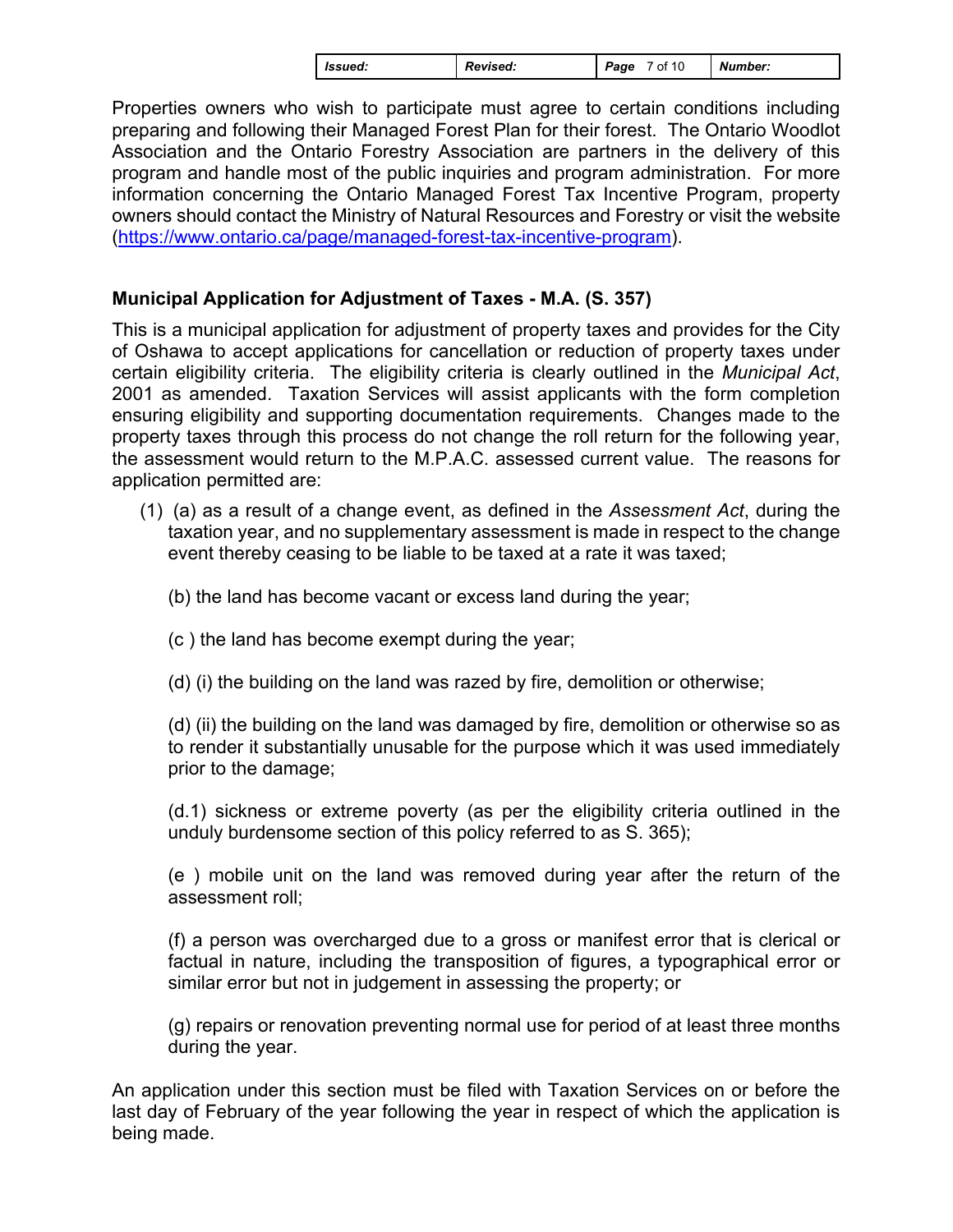| <b>Revised:</b><br><i>Issued:</i> | 8 of 10<br>Page | Number: |
|-----------------------------------|-----------------|---------|
|-----------------------------------|-----------------|---------|

This municipal application also includes supplementary and omitted assessment overcharges as outlined in section 358 of the *Municipal Act*, 2001 as amended. The municipal application for adjustment can correct current year assessment plus one or both of the two years preceding the year in which the application is made caused by the gross or manifest error in the preparation of the assessment roll that is clerical or factual in nature.

## **Exemption from Property taxes**

The *Assessment Act* outlines the legislation and provides M.P.A.C. with the regulations to manage the properties that are exempt from property taxes through the eligibility criteria. Certain properties are exempt, such as:

- Crown lands
- Cemeteries, burial sites
- Religious or municipal cemetery land
- Crematoriums
- Churches (places of worship)
- Public education institutions
- Public hospitals
- Highways
- Toll highways
- Municipal property
- Charitable institutions

For confirmation of classification of a certain property, the property owner should contact M.P.A.C. directly. As outlined on the Municipal Property Assessment Corporation website:

https://www.mpac.ca/PropertyTypes/PropertyAssessmentProcedures/CommunityHubsA [ssessmentGuide](https://www.mpac.ca/PropertyTypes/PropertyAssessmentProcedures/CommunityHubsAssessmentGuide)

*"In determining the tax liability of a property, consideration must be given to who owns the land, who occupies the land and for what purpose they occupy the land. To qualify*  for exemption, the land must typically be "owned, used and occupied" by the exempt *body. Where land is occupied by a tenant, exemption may not be applicable. The onus is on the property owner to demonstrate that it falls under one of the exemptions contained in section 3(1) of the Assessment Act to be exempt from property tax."* 

## **Property Tax Refunds**

Property owners seeking a refund on their tax account must submit the request in writing to Taxation Services. This can be done using the online form, writing an email to tax@oshawa.ca or regular mail. Proof of payment must be attached to the refund request.

# **Eligibility**

Refund requests will be considered on account with credit balances. The General Fees and Charges By-law outlines the user fee for refund processing and this fee will be applied to all refund requests. Erroneous tax payments will be reviewed for consideration and where applicable treated in this same manner.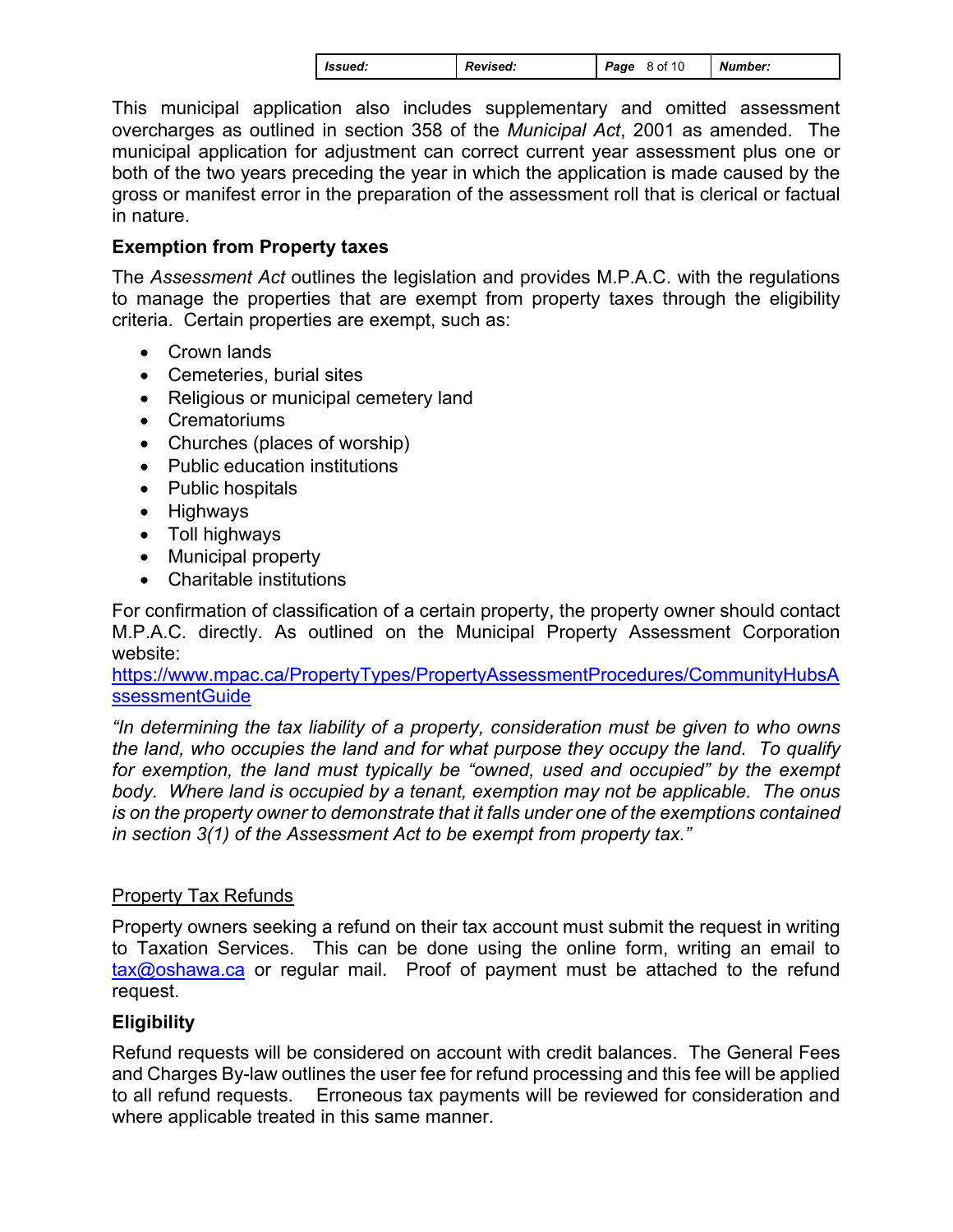| <b>Revised:</b><br><b>S</b> sued: | 9 of 10<br>Page | <b>Number:</b> |  |
|-----------------------------------|-----------------|----------------|--|
|-----------------------------------|-----------------|----------------|--|

Property tax adjustments will be issued a statement of account showing the adjustment made on the tax account. The statement of account will provide the options available to the property owner as a result of the tax adjustment and provide a 30 day period to respond. The tax account status will determine the eligibility for a refund. Property owners will be expected to respond to Taxation Services by email or in writing to one of the option outlined on their statement of account. If no response is received, the credit will remain on the tax account for application to the next levying transaction.

Tax accounts on pre-authorized payment plans will be subject to the CANPAY requirements of 90 day or 10 day hold depending on whether they are residential or commercial, respectively. Further information is available on the website https://www.payments.ca/paying-pre-authorized-debit.

Where a property has been transferred, a letter of indemnity and the statement of adjustments from the law office that completed the title transfer will be required in order to review the refund request.

This policy is intended to inform and assist property owners with the review of their property, ensuring the assessment, the classification and the use is correctly determined by M.P.A.C. This policy is not meant to be exhaustive and is based on the most frequent programs utilized to manage assessments. The onus is on the property owner to ensure their assessment details are correct. Property owners seeking guidance with any of the information outlined in this policy can contact Taxation Services for assistance.

In order to ensure that all taxpayers are treated fairly and equitably, the Commissioner, Finance Services or his/her designate, has the authority to exercise discretion in the application of this policy, provided this discretion is in accordance with all applicable legislation.

## **REFERENCES**

Region of Durham website https://www.durham.ca/en/regional-government/property [taxes.aspx? mid =24616#Oshawa](https://www.durham.ca/en/regional-government/property-taxes.aspx?mid=24616#Oshawa) 

City of Oshawa – Property Tax website https://www.oshawa.ca/residents/reductions-and-rebates.asp

Municipal Property Assessment Corporation website https://www.mpac.ca/PropertyTypes/PropertyAssessmentProcedures/CommunityHubsA [ssessmentGuide](https://www.mpac.ca/PropertyTypes/PropertyAssessmentProcedures/CommunityHubsAssessmentGuide) 

*Municipal Act*  https://www.ontario.ca/laws/statute/01m25

*Assessment Act*  https://www.ontario.ca/laws/statute/90a31

*Residential Tenancies Act*  https://www.ontario.ca/laws/statute/06r17#BK197